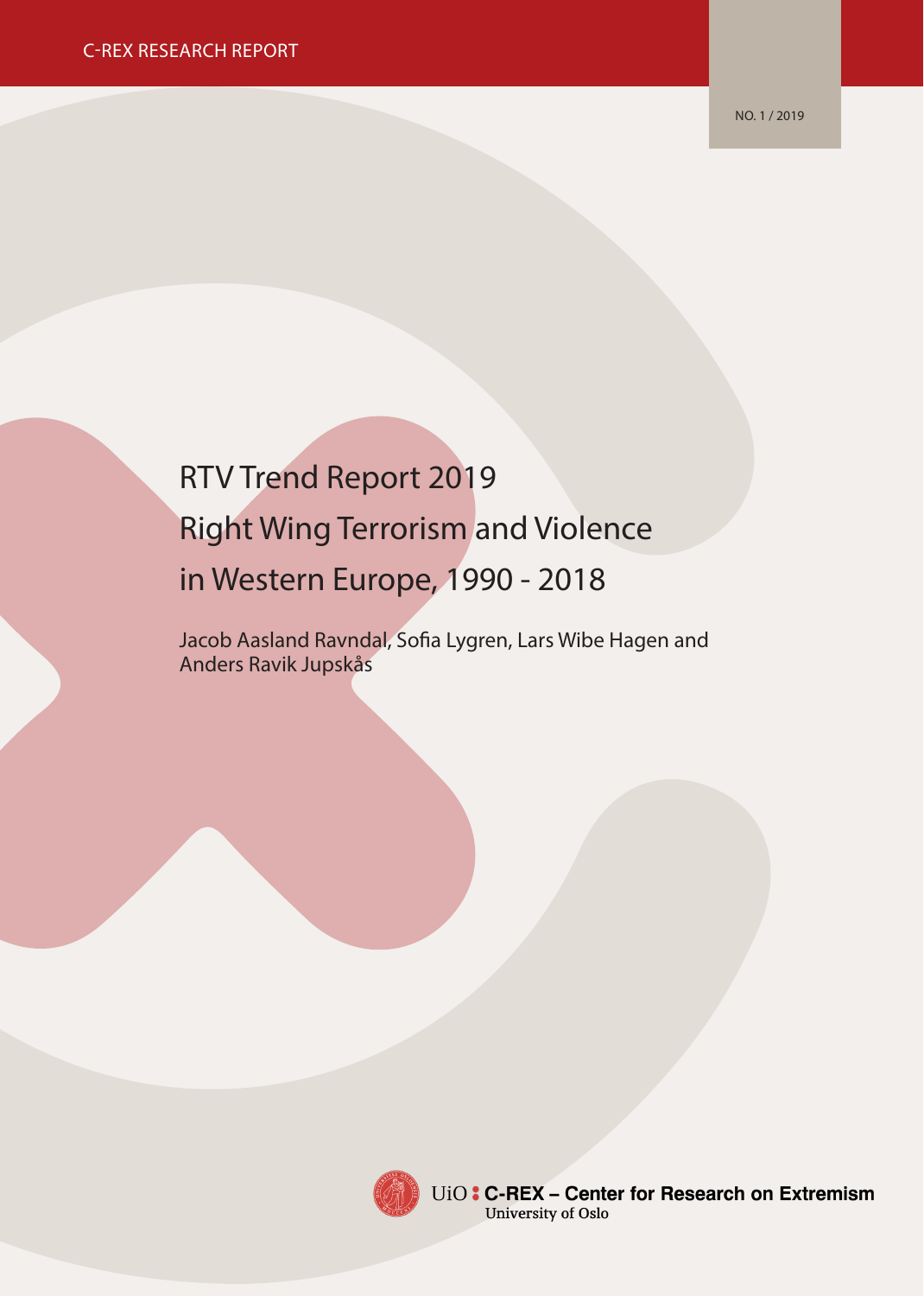# Preface

C-REX would like to thank all the research assistants involved in the present update of the RTV dataset: Emilie Silkoset, Sofia Lygren, Lars Wibe Hagen, Eli Marie Hindahl, and Eirin Høiseth. In addition, we would like to thank all international experts who have contributed with reporting and data. For an overview of the international RTV expert network, please see: <https://www.sv.uio.no/c-rex/english/topics/online-resources/rtv-dataset/expert-network.html>

## Key point summary

- The RTV dataset now includes 757 events
- 205 events had a fatal outcome, and 326 people have been killed through right-wing terrorism and violence between 1990 and 2018 in Western Europe
- The 2016-2018 period continues several existing trends
- Despite a surge in fatal incidents in 2016, the general tendency is still declining levels of fatal right-wing violence
- Countries with the highest level of severe right-wing violence from 1990-2015 continue to rank high in 2016-2018
- Unorganized and gang-related violence continue to decrease, while the number of attacks by lone actors are stable
- In relative terms, but not in absolute numbers, foreigners have become a more common target group.
- Attacks on Muslims have become more common, while attacks on Jews have become less common.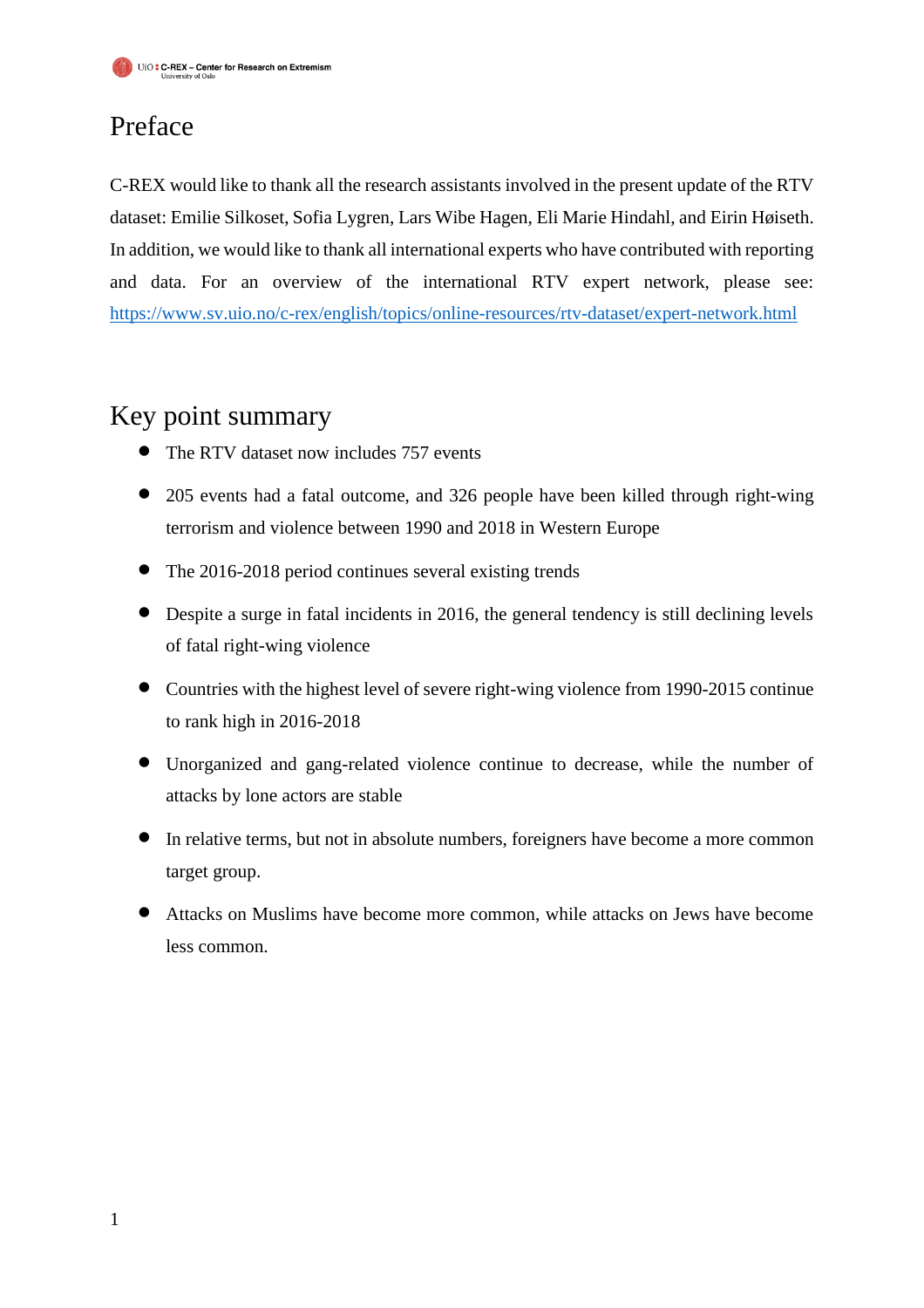## Introduction

The Right-Wing Terrorism and Violence (RTV) dataset was built following the 22 July 2011 terrorist attacks in Norway and the discovery of the German terrorist cell *Nationalsozialistischer Underground* the same year. These events uncovered a gap in our knowledge about recent trends in right-wing terrorism and violence in Western Europe.<sup>1</sup> Some existing datasets developed by scholars, such as the Global Terrorism Database (GTD) and Terrorism in Western Europe: Events Data (TWEED), do cover right-wing terrorist events. Similarly, some hate crime statistics and reports from anti-racist organizations also cover rightwing violence. However, existing data collected by scholars and organizations commonly suffer from one or several methodological pitfalls, including problems of availability, representativeness, measurement validity, replicability, and comparability.<sup>2</sup>

To narrow the existing knowledge gap, as well as address some of the methodological limitations of other datasets, the RTV dataset offers a systematic assessment of *the most severe* forms of violent attacks and plots in 18 West European countries since 1990 whose *target selection* is based on *right-wing beliefs*.

By 'most severe forms of violent attacks and plots', we mean cases in which the perpetrator(s) appear determined or willing to inflict deadly or severely disabling physical injury on the victim(s), as opposed to lesser forms of violence of a more symbolic or demonstrative nature. More specifically, the dataset includes (1) all events with fatal or near fatal outcomes; (2) events in which potentially lethal weapons have been used offensively, such as knives, guns, or bombs; (3) severe beatings leading to hospitalisation, coma, unconsciousness, or other severe injuries; (4) terrorist attack plots; and (5) discoveries of large weapons caches belonging to right-wing extremists.

The reason for only including the most severe types of events in the RTV dataset is that lowerscale events motivated by right-wing beliefs are too many to be covered systematically and exhaustively. Furthermore, the availability and reliability of source material varies considerably

 $\overline{a}$ 

\_\_\_\_\_\_\_\_\_\_\_\_\_\_\_\_\_\_\_

<sup>1</sup> For a more detailed introduction to the RTV dataset, see Jacob Aasland Ravndal, "Right-Wing Terrorism and Violence in Western Europe: Introducing the RTV Dataset", *Perspectives on Terrorism* 10, no. 3 (2016).

<sup>2</sup> Jacob Aasland Ravndal and Anders Ravik Jupskås, "Methods for Mapping Far Right Violence", in *Researching the Far Right: Theory, Method and Practice*, ed. Stephen Ashe et al. (Oxon: Routledge, 2019).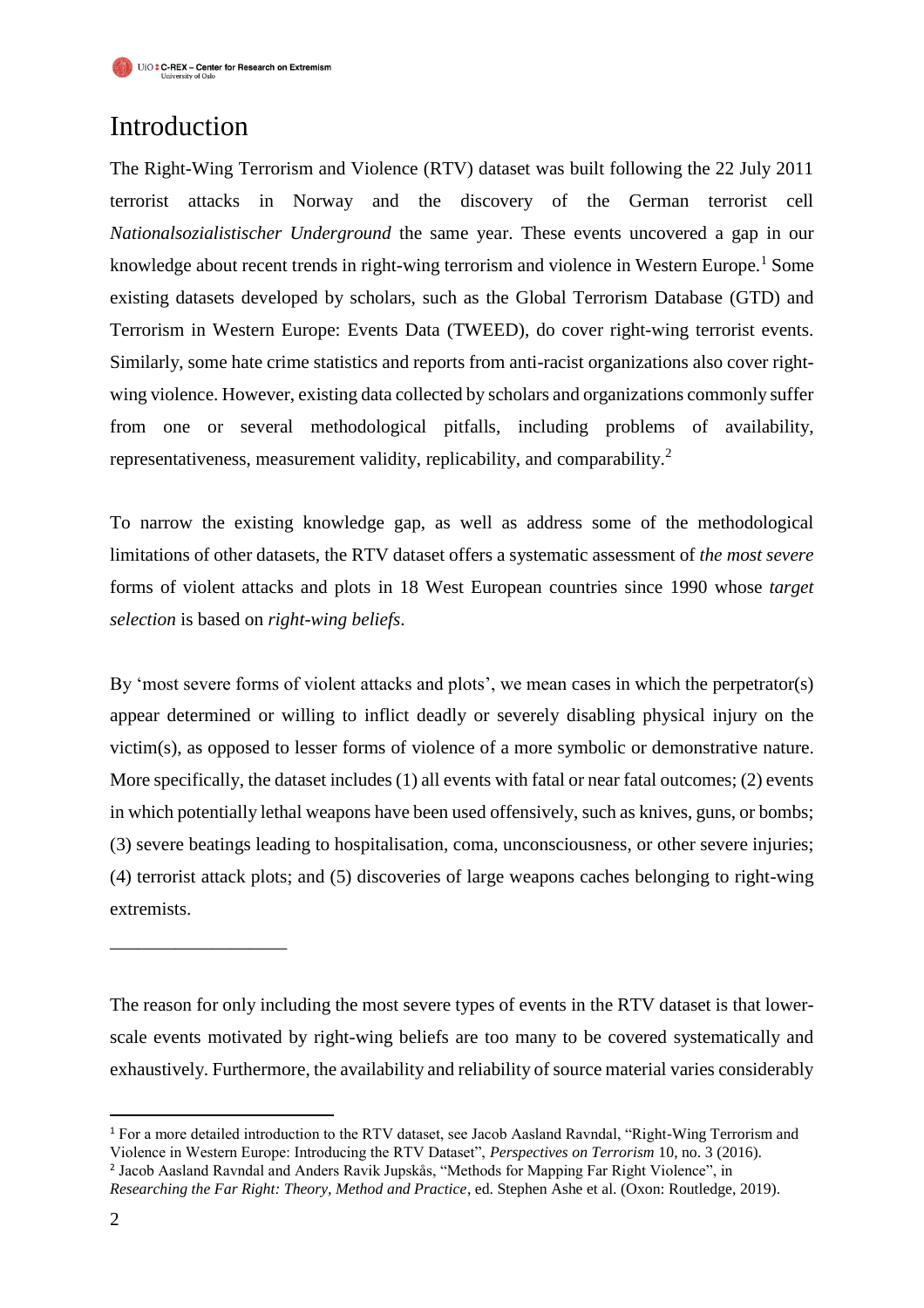between countries, thereby resulting in a skewed representation of events at the cross-national level. Thus, by focusing on the most severe types of events only, the risk of missing out important cases is reduced. For example, we can be fairly certain that the entire universe of fatal events is covered. These events can therefore be used to analyse variation over time and between countries. By comparison, the distribution of non-fatal events included in the dataset should not be seen as representative, and must be analysed with more caution.

By 'right-wing', we mean those who regard social inequality as inevitable, natural, or even desirable, as opposed to those on the left, who support policies designed to reduce social inequality.<sup>3</sup> Furthermore, most perpetrators of right-wing violence, or terrorism are situated at the far end of the political spectrum, thereby adhering to a far-right mix of anti-egalitarianism, nativism, and authoritarianism.<sup>4</sup> These ideological constructs – and beliefs that are strongly associated with them, such as racism and conspiratorial thinking – produce a set of political and social groups considered as enemies and legitimate targets. Most notably, but not exclusively, these include foreigners, leftists, religious minorities, sexual minorities, and state institutions. The justification for a rather *broad* definition of 'right wing' – in which we include not only acts motivated by coherent far right ideology, but also those committed due to for example racist beliefs – is simply the major challenge of distinguishing the two in practice. In most cases, it would be very difficult to determine whether the perpetrator subscribed to a coherent ideology.

The RTV dataset is based exclusively on open sources, including but not limited to media coverage, openly available information from non-governmental organizations, antifascist groups, and other organizations. To ensure full coverage of the most important cases, national experts in most countries have been consulted in order to identify relevant candidate events and source material.

There is reason to believe that the last update, which covered events from 2016-2018, covers the universe of non-fatal events more extensively than the 1990-2015 version. This is due to better access to source information online and even more extensive consultation with national experts. As such, we argue that the 2016-2018 period in the dataset accurately reflects the

j <sup>3</sup> Norberto Bobbio, *Left and Right: The Significance of a Political Distinction*, trans. Allan Cameron (Chicago: University of Chicago Press, 1996).

<sup>4</sup> Cas Mudde, *The Far Right Today*, (Oxford: Polity, 2019).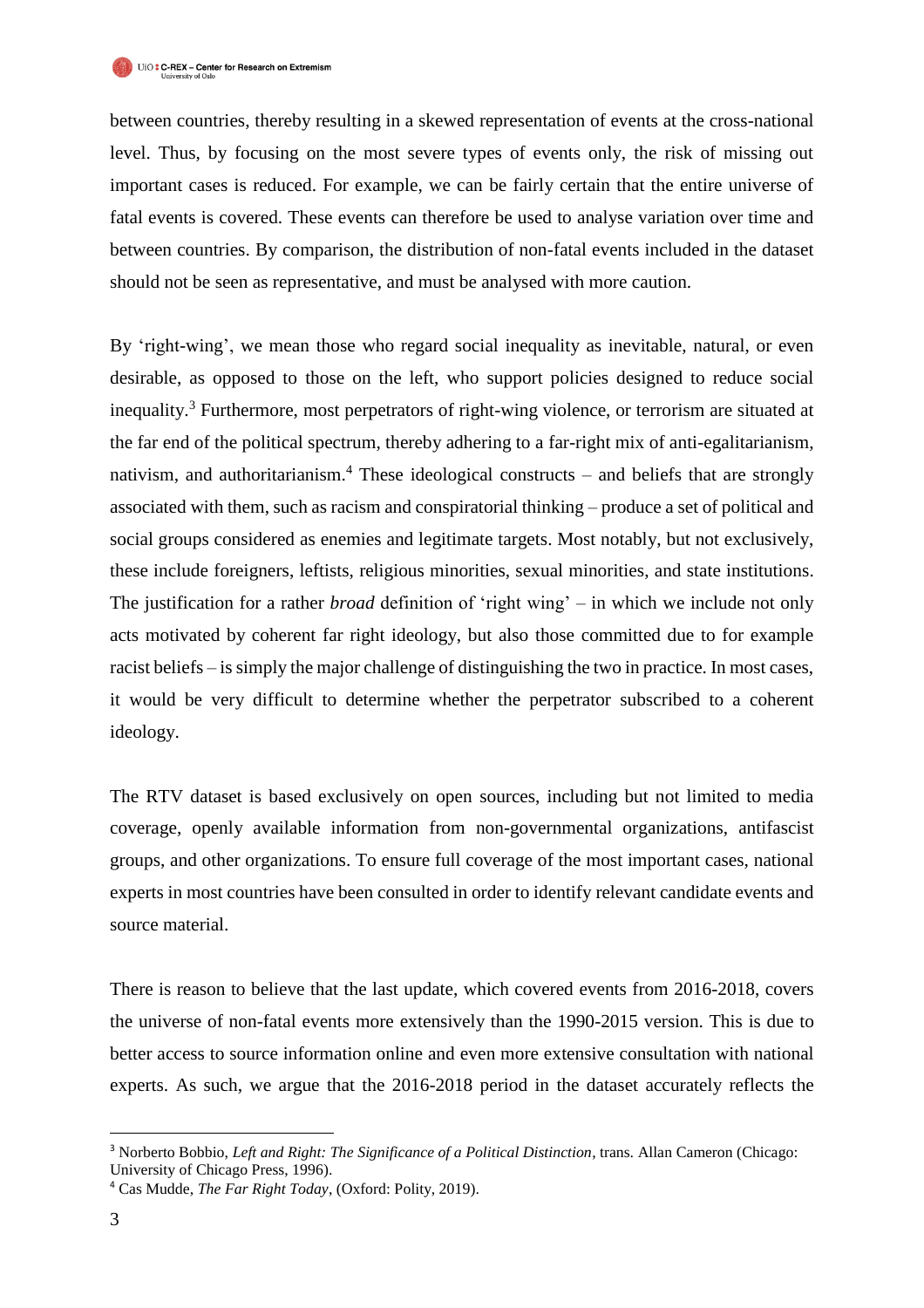characteristics of perpetrator types, target groups, and the types of weapons used in the most severe types of attack during this period, although some attacks may be missing due to missing information.

Although the RTV dataset is far from covering all kinds of right-wing violence, there are good reasons to believe that the dataset is a representative 'tip' of a larger iceberg.<sup>5</sup> However, there may well be qualitative differences in the distribution and characteristics of lower-scale events found beneath the surface. One should therefore be careful in drawing conclusions about rightwing violence in general based exclusively on the RTV dataset, and always analyse fatal attacks only when trying to assess variation over time or between places.

# Key findings

This trend report presents the most recent developments within the RTV universe. More specifically, the report covers developments over time and between countries, perpetrator and incident types, target groups and country reports on France, Germany, Italy, Sweden, and the United Kingdom. Last, the report covers two thematic topics: vehicular attacks and the disappearing skinhead scene. In total, the updated version includes 179 new events. Of these, 162 events occurred between 2016 and 2018, while 17 (non-fatal) events have been added to the period (1990-2015) covered in the original version of the dataset. The dataset now includes 757 events in total. 205 events had a fatal outcome, and 326 people have been killed through right-wing terrorism and violence between 1990 and 2018 in Western Europe. The attack on 22 July 2011 in Norway is by far the most deadly attack, with a total of 77 people killed.

#### *Developments over time and between countries*

Fatal RTV attacks have decreased significantly since the 1990s (Figure 1). The period between 2016 and 2018, despite an uptick in 2016 (most likely inflated by the 'refugee crisis'), shows a continuation of this trend. While 2016 resulted in nine fatal events, the numbers for 2017 and 2018 were three and two, respectively – among the lowest on record.

 $\overline{a}$ 

<sup>5</sup> Political and racist murders rarely occur in complete isolation from less severe forms of violence. Moreover, several annual country reports on right-wing violence over the past 10-15 years in countries like Sweden, Denmark, the Netherlands, Germany, France, Austria, and Switzerland, show similar trends as the RTV dataset. Cf. Ravndal, "Right-Wing Terrorism and Violence in Western Europe: Introducing the RTV Dataset."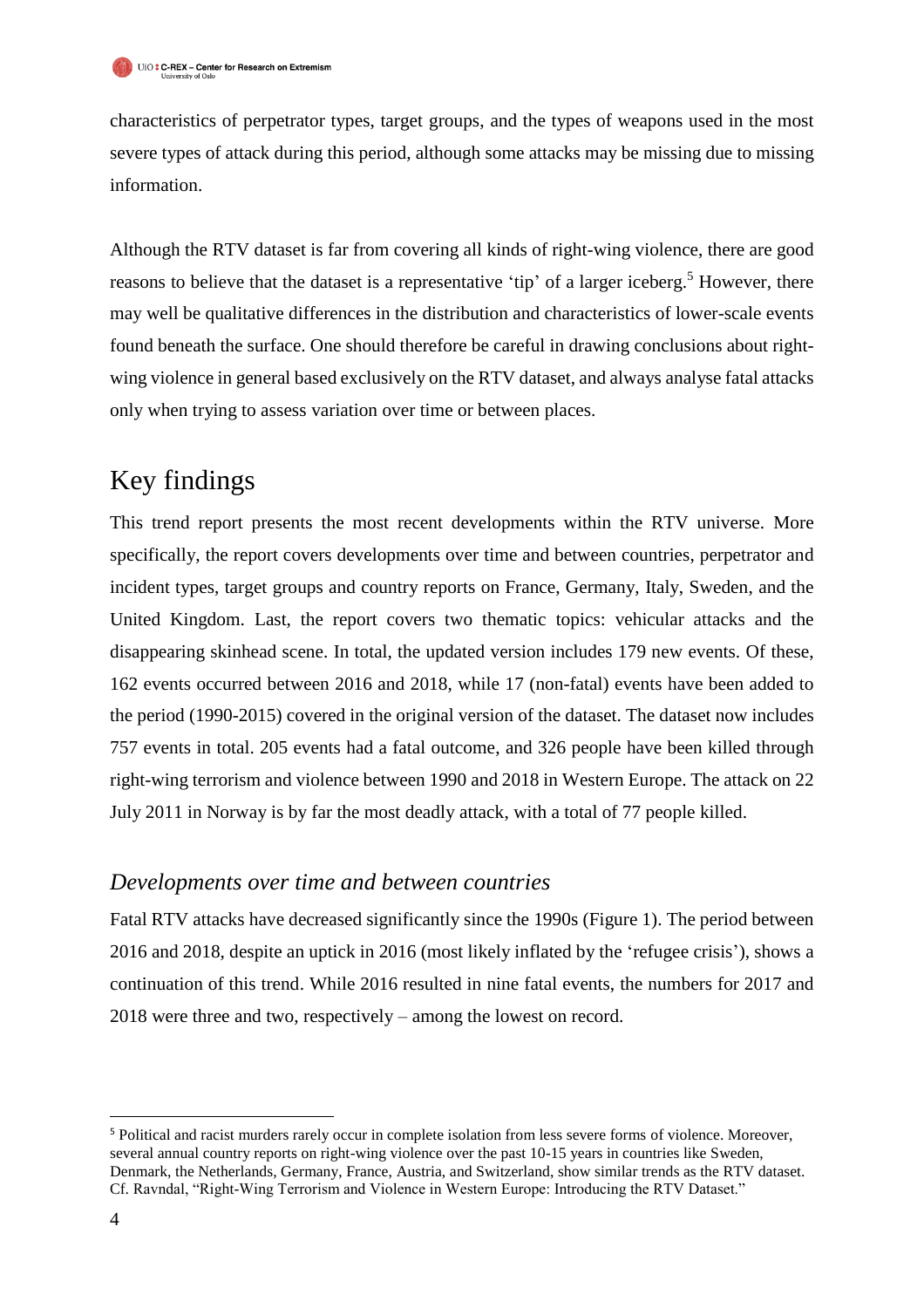The 2017 attacks were the Finsbury Mosque attack, an African American tourist killed in Zakinthos, Greece, and an immigrant woman shot by her neighbour who was known to have far-right beliefs. The two attacks in 2018 were an Albanian victim stabbed by an affiliate of Golden Dawn in Greece and a homosexual man killed in Aue, Germany, by his friends.

Most of the attacks between 2016 and 2018 claimed only one victim, but the number of dead in 2016 was further inflated by the Breivik-inspired shooting in Munich on 22 July 2016 (exactly five years after the Oslo/Utøya attacks). Nine people were killed in this attack, in addition to 27 injured. This single attack contributes to making 2016 the second deadliest year since 2000 (Figure 2).



*Figure 1: Number of cases with fatal outcomes, 1990-2018*



*Figure 2: Number of dead in RTV violence per year, 1990-2018*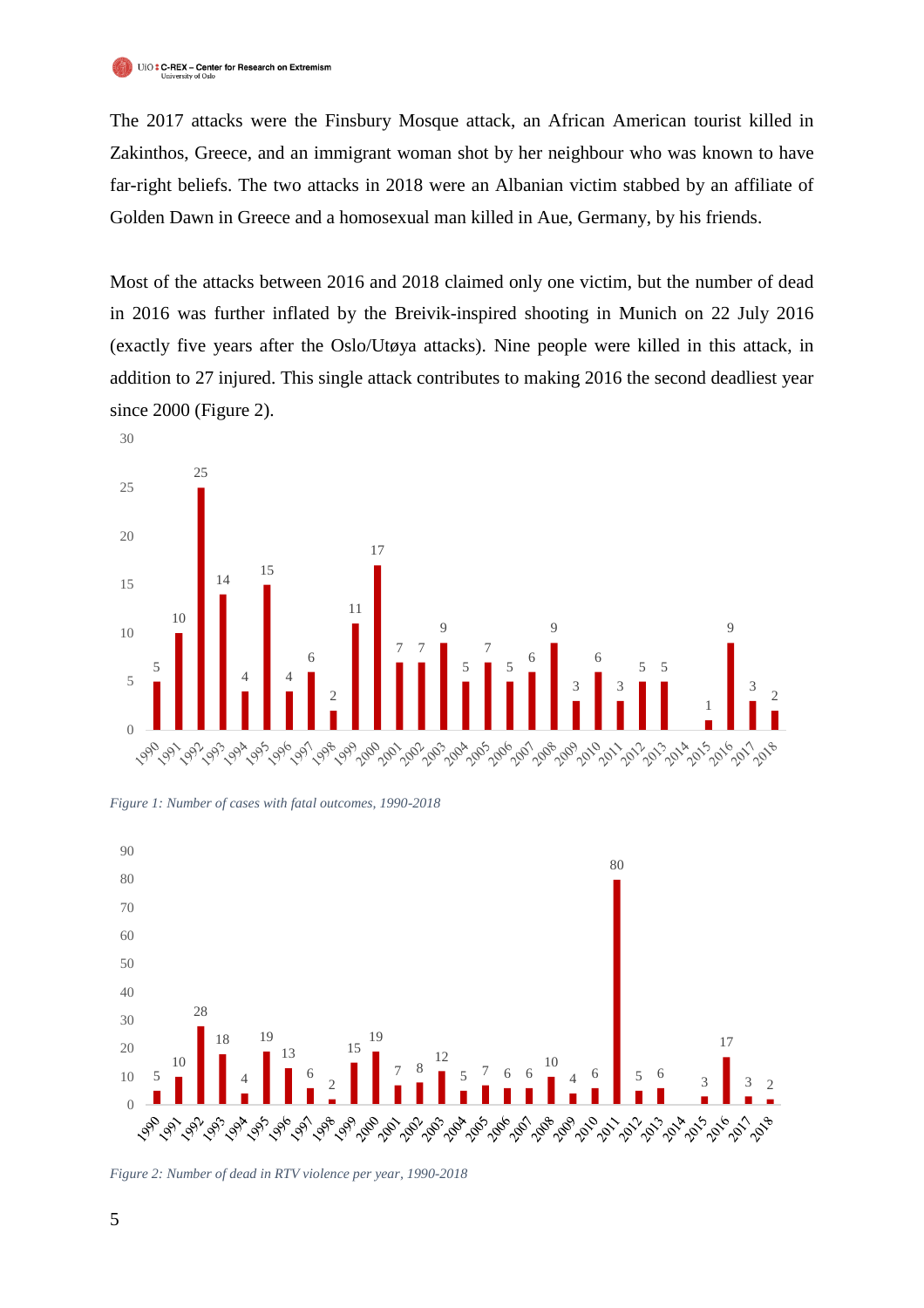When looking at the combination of both fatal and non-fatal events in the first RTV dataset (1990-2015), six countries stand out as having experienced considerably more RTV than others: Sweden, Germany, Italy, the UK, Greece and Spain. <sup>6</sup> Figures for 2016-2018 show that the same countries are still among those with the highest records of both fatal and non-fatal events. The only exception is Finland, which had few non-fatal events, but is among the countries with one fatal event (Figures 3 and 4).



*Figure 3: All fatal cases, 2016-2018, by country*



*Figure 4: All cases, 2016-2018, by country*

 $\overline{a}$ 

 Jacob Aasland Ravndal, "Explaining Right-wing Terrorism and Violence in Western Europe: Grievances, Opportunities and Polarisation", *European Journal of Political Research* 57, no. 4 (2018): 845–66.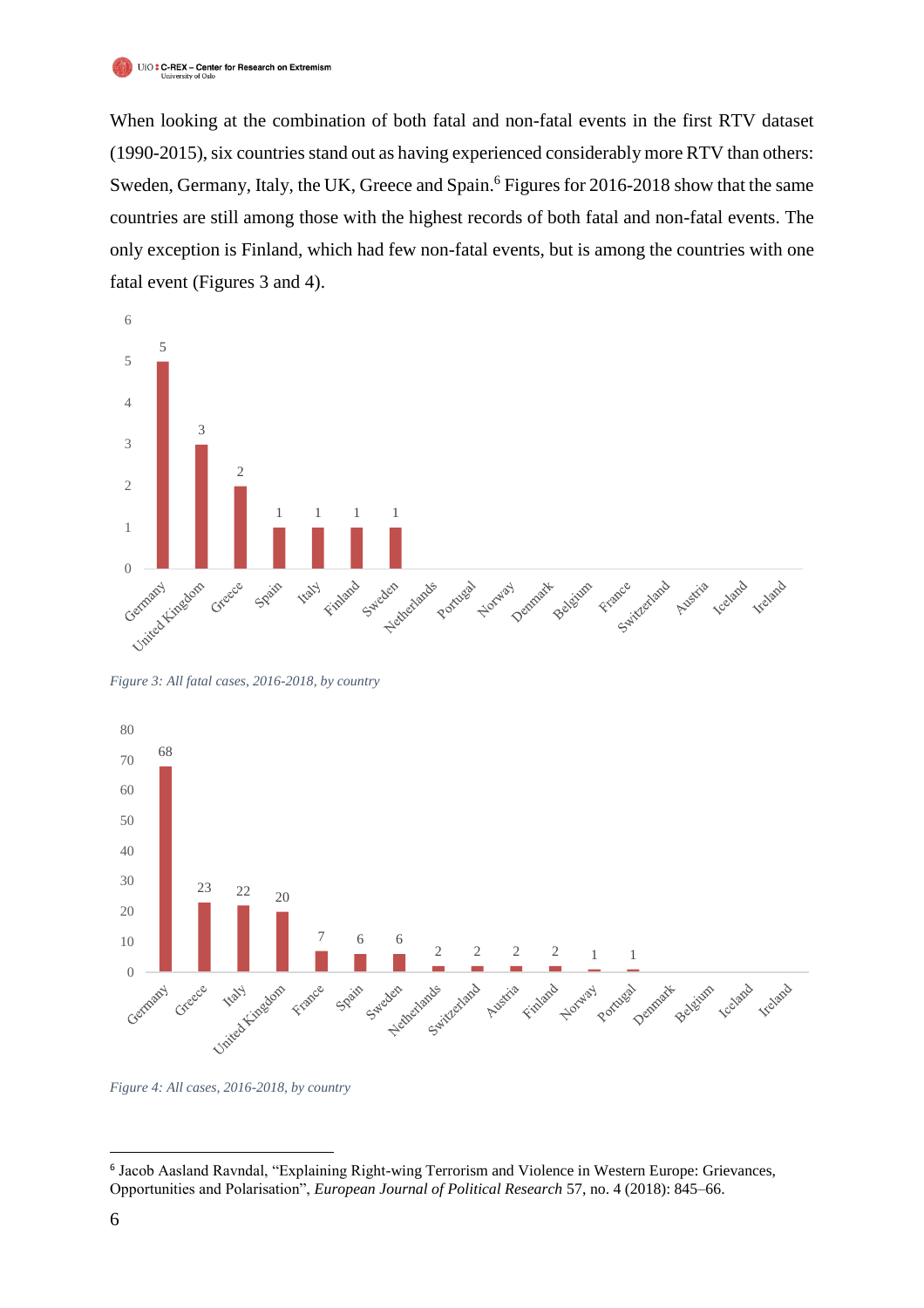## *Perpetrator types*

What characterizes perpetrators of right-wing violence in terms of organizational configurations? The RTV dataset distinguishes between seven perpetrator types:

- *Organized groups* known entities with five or more members whose association primarily relies on a strong commitment to right-wing politics
- *Affiliated members*  two or more members of organized groups acting on their own
- *Autonomous cells* clandestine entity of two to four members whose association primarily relies on a strong commitment to right-wing politics
- *Gangs* informal constellations of three or more acquaintances with a general rightwing commitment, but whose association primarily relies on social bonds
- *Unorganized* two or more perpetrators with no known association to any specific right-wing group, cell, or gang
- *Lone actor* single perpetrators who prepare and sometimes also carry out attacks on their own initiative
- *Shadow groups* unresolved attacks claimed by formerly unknown groups

If we look at the distribution of perpetrator types over time, the most notable trend is that (skinhead) gangs and unorganized perpetrators are decreasing, both in number and relative to other perpetrator types (Figure 5). Autonomous cells are also decreasing, but they never constituted a significant perpetrator type within the (fatal) RTV universe. RTV by organised groups (including affiliated members) continue to be marginal. Finally, and perhaps somewhat surprisingly, the number of lone actor attacks has remained quite stable, and it is rather the proportion of lone actor attacks that increases, due to the decrease in attacks by the other perpetrator types.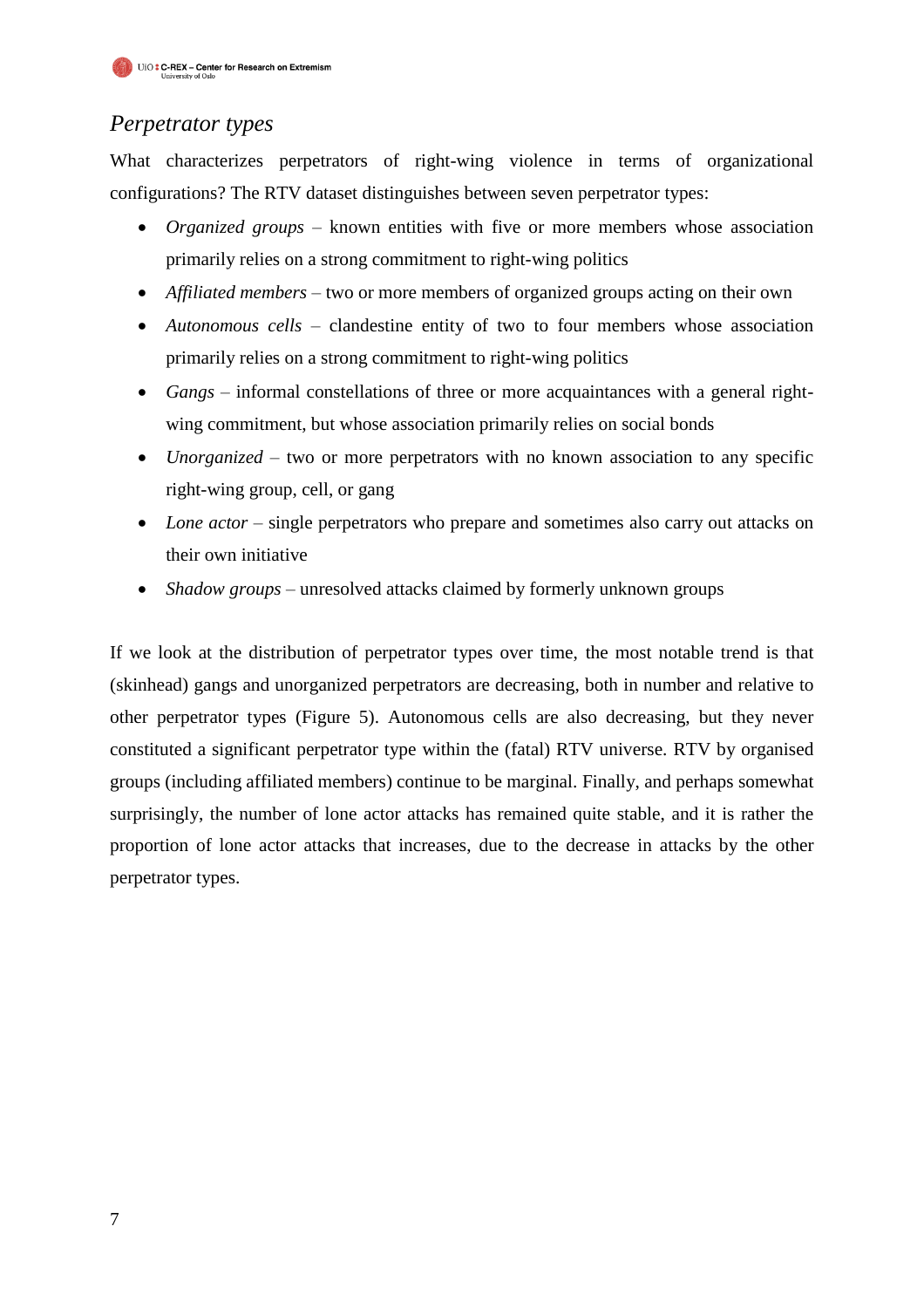



*Figure 5: Perpetrator type of fatal events, 1990-2018. Note that the categories 'organized' and 'affiliated members' are merged in this figure.*

#### *Incident and perpetrator type*

Do different perpetrator types commit different types of violence? The RTV events are categorized according to four incident types:

- *Premeditated attacks* are events where perpetrators have actively pursued a predefined person or target group.
- *Spontaneous attacks* are triggered by random confrontations between perpetrator(s) and victim(s), associated with some predefined target group.
- *Plots* are planned attacks by an identifiable group or individual involving deadly weapons that have been intercepted by the police before the attack was carried out.
- *Preparations* for armed struggle are discoveries of bomb-making materials or major arms repositories belonging to right-wing activists, usually without a clear plot to point to.

Table 1 shows all RTV events from 2016-2018, categorized according to perpetrator and incident type. When including non-fatal events, lone actors are still the main perpetrator type behind RTV, with 50 events. Unknown perpetrators are responsible for 44 attacks, while organized groups are responsible for 39 attacks. Attacks committed by unknown perpetrators often involve bomb throwing and arson – predominately against refugee accommodation.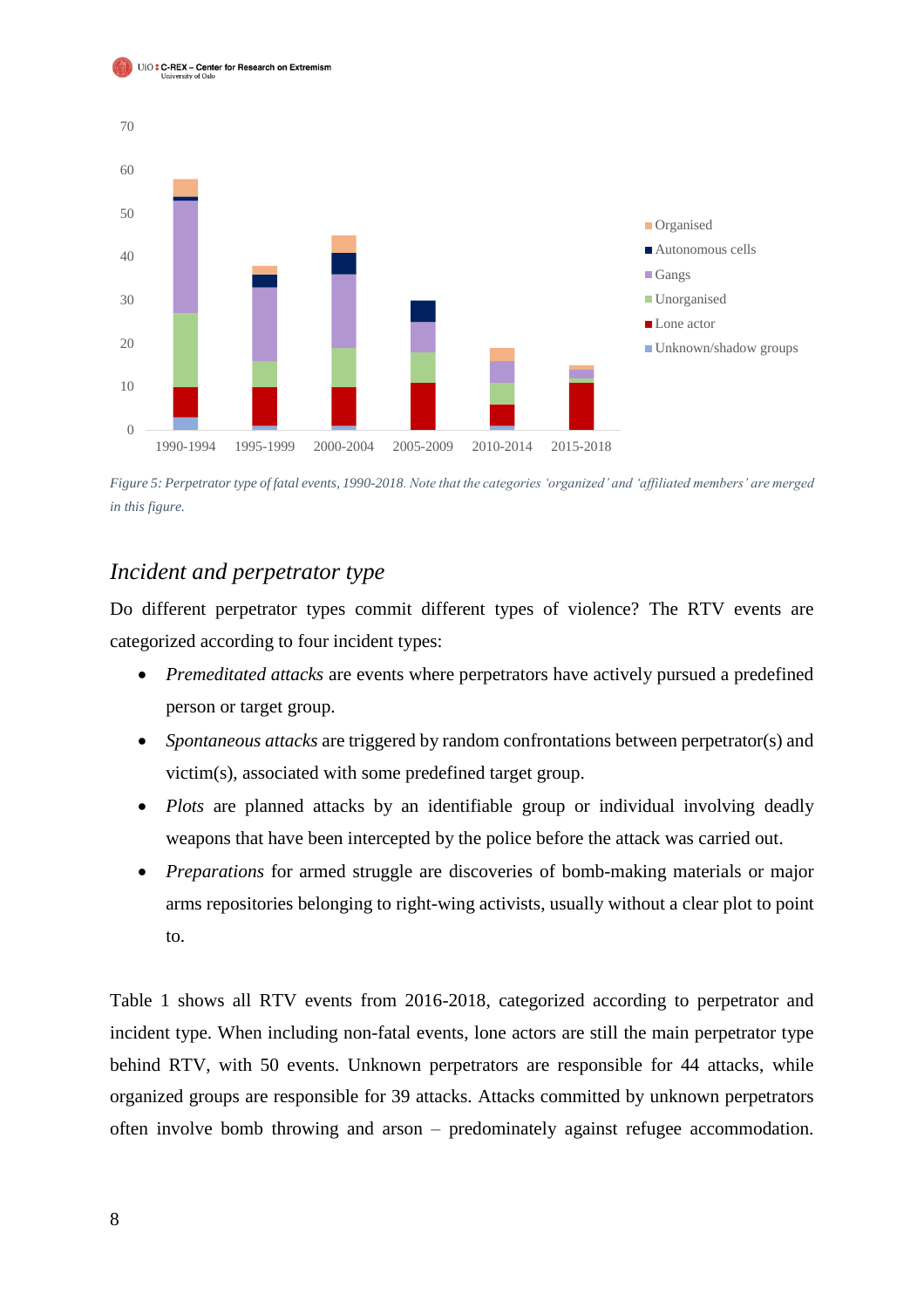Consequentially, the perpetrators are seldom identified, and these attacks are subsequently coded as 'unknown'.

Zooming in on fatal events, lone actors are responsible for more than two thirds of all deadly outcomes, with 10 of 13 deadly events. Furthermore, only one fatal event is associated with an organized group (the Nordic Resistance Movement in Finland), with the remainder of the attacks perpetrated by organized groups or their affiliates often being of a lower scale.

|                  |              |             |                | Preparation for |       |
|------------------|--------------|-------------|----------------|-----------------|-------|
| Perpetrator type | Premeditated | Spontaneous | Attack plot    | armed struggle  | Total |
| Lone actors      | 24           | 13          | 11             | っ               | 50    |
| Gangs            | 6            | 8           |                |                 | 14    |
| Organized groups | 19           | $\mathbf Q$ | 4              | 7               | 39    |
| Unknown          | 33           | 9           |                | $\overline{2}$  | 44    |
| Unorganized      | 3            | 4           |                |                 |       |
| Autonomous cells | 6            |             | $\overline{2}$ |                 | 8     |
| Total            | 91           | 43          | 17             | 11              | 162   |

 *Red dots indicate fatal attacks*

*Table 1: All events 2016-2018, perpetrator type and incident type. Note that the categories 'organized groups' and 'affiliated members' are merged in this table.*

91 of 162 attacks are premeditated while 43 are spontaneous. 2017 (11 cases) and 2018 (12 cases) mark a striking high point for cases of 'plots' and 'preparation for armed struggle', compared to previous years. As seen in Table 1, one preparation for armed struggle incident resulted in a fatal outcome. This case involved an affiliate of the *Reichbürger* movement, a loosely organized movement rejecting the legitimacy of the German state (see section on Germany below). The perpetrator shot at police attempting to raid his home as the perpetrator, a sport shooter, was deemed 'no longer fit to possess weapons', killing one officer and wounding three.

Increased activity is a potential explanation for this high point in plots and preparation for armed struggle, but changes in police mandates by way of new anti-terrorism legislation might also be a reason for why we are seeing a more general increase in such cases over the last years. This highlights both the theoretical commitment of certain far-right actors towards violence on a scale we rarely see carried out in practice, as well as the difficulty faced in bringing such schemes to fruition without attracting police attention.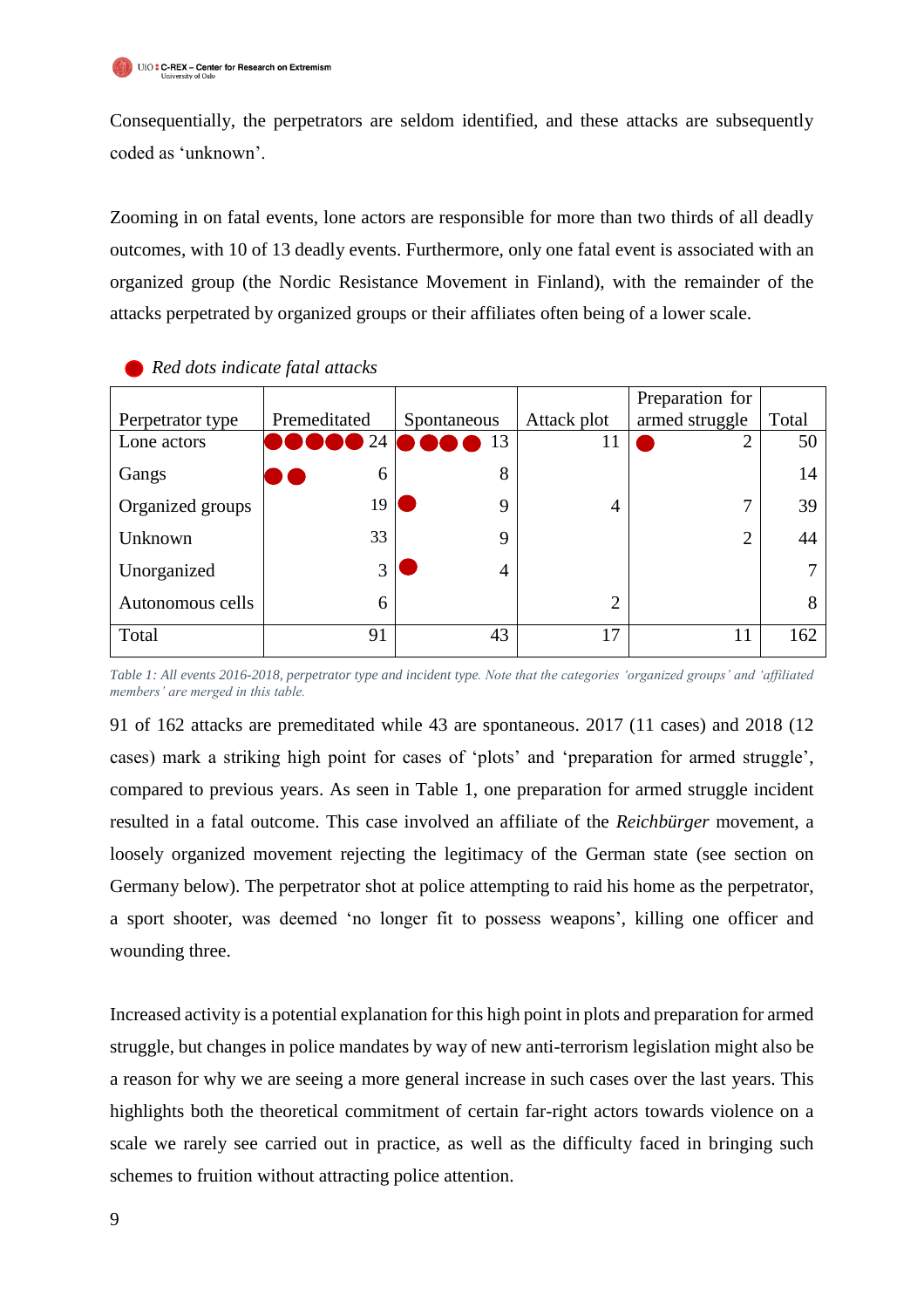### *Target groups*

Who are targeted by right-wing violence? While it seems reasonable to suspect the 2015 stream of refugees arriving in Europe as a potential triggering event for the large number of cases in 2016, the year includes attacks on a number of other target groups as well, including LGBT and government targets. Although four out of the nine fatal attacks this year targeted immigrants and foreigners, and one attack targeted Muslims, this is not an unusual proportion of events for recent years. Since 2005, this group has rarely been the target of less than half of all fatal attacks.

Figure 6 shows the different target groups clustered into two categories: 'inner' and 'outer' enemies. Inner enemies (grey) include political opponents (left-wing, pro-immigration activists, the media and separatists), homeless and disabled people, members of the LGBT community, state institutions (the government and police), and internal traitors and deserters. Outer enemies (red) include immigrants, people of colour, ethnic minorities, and religious minorities (Jews and Muslims). Both 'inner' and 'outer' groups are targeted throughout the entire period, but the latter is usually somewhat more frequently targeted compared to the former. This is also the case in recent years, particularly in 2017 when all three of the deadly attacks outer enemies. In 2018, there was one fatal attack was against an outer enemy and one against an inner enemy.



*Figure 6: Fatal attacks, indicating those targeting outer enemies (red) and inner enemies (blue). Note that two fatal cases from 1994 and 1995 are not included, as the source information is scarce concerning which target group the victims belonged to.*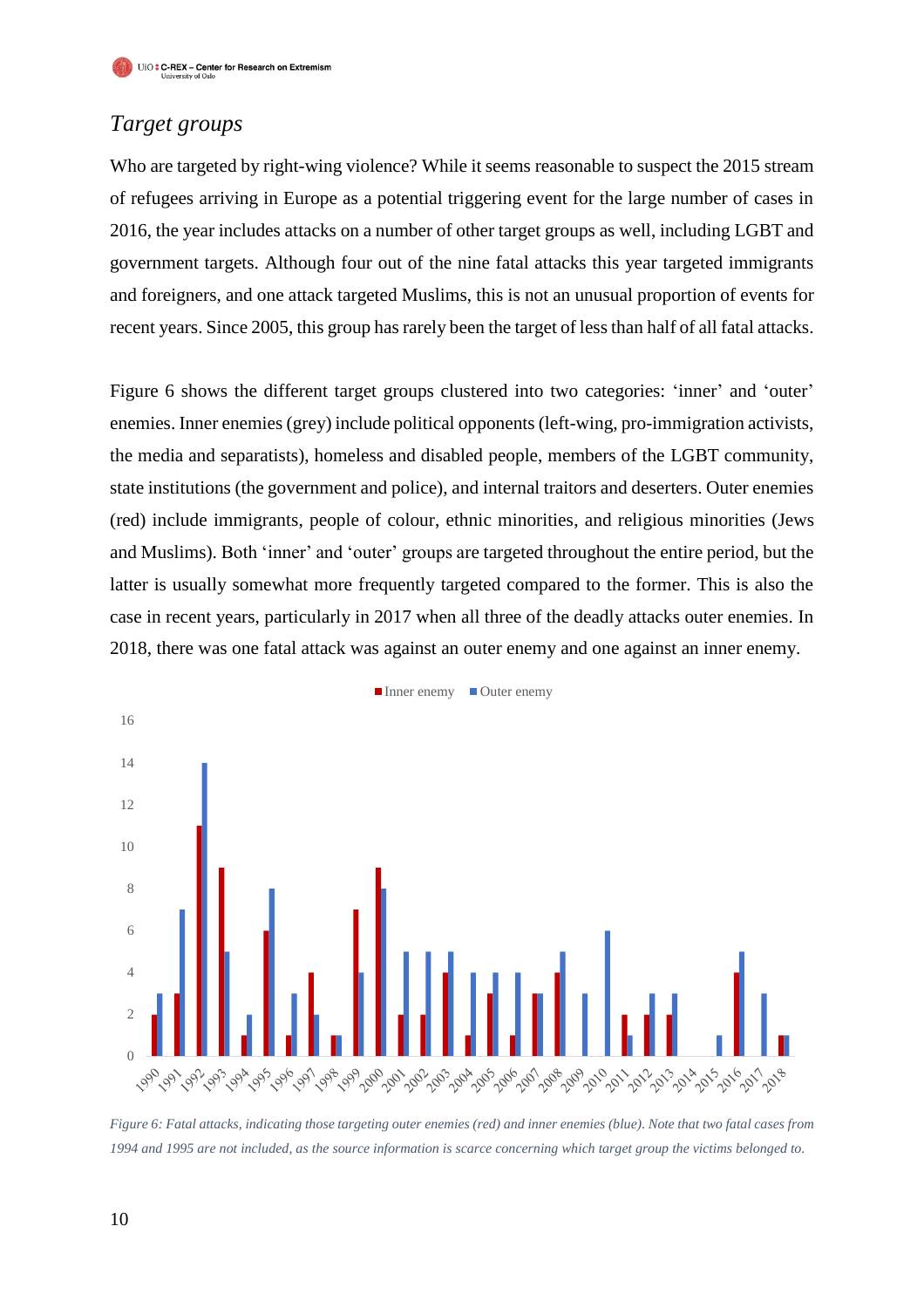While attacks involving LGBT victims are a small but relatively steady feature in the dataset, two cases in 2016-2018 are the first since 2005 to result in a fatal outcome. In addition to the case already mentioned in Germany in 2018, a transgender woman was the victim of a premeditated murder by her supposed friends in Sweden in 2016. Moreover, the brutality of both cases leaves little doubt that the fatal outcomes were intended.

In the pie charts below (Figures 7-9), we have separated victim types according to six categories, applying the labels far-right activists use in their enemy images: the 'Other', the 'State', the 'Weak', the 'Deviant', political enemies and other/unknown.<sup>7</sup> The 'Other', including foreigners, ethnic minorities, and religious groups, has consistently been the main target group, with 51 per cent, 61 per cent, and 67 per cent of all fatal attacks in the three decades respectively, increasing in share in each decade.

Zooming in on 'the Other' category (figures to the right), fatal attacks explicitly targeting Muslims have gone from none in the 1990s to 19 per cent in the 2010s. While Jews were victims of three fatal attacks in the 1990s, no fatal attacks explicitly targeting Jews have been recorded for the 2000s. The second most frequent target is 'Political enemies', which include left-wing activists, pro-immigration activists, the media, and separatists. This target group shows a consistent pattern in the last three decades, being the victims of 13 to 15 per cent of all fatal attacks. While the 'Weak', including the homeless and physically and mentally disabled people, were the victims of 9 per cent and 5 per cent of fatal attacks in the 1990s and the 2000s respectively, there has not been any fatal attack recorded that targeted this group in the 2010s. Fatal attacks against the 'Deviant', meaning LGBT victims, are a recurring feature for all three decades. The 'Deviant' were victims of 8 per cent of the total share of attacks in the 1990s, decreasing to 3 per cent in the 2000s, and subsequently increasing to 6 per cent in the 2010s. The 'State' is a minor, yet a recurring, target group, constituting between 3 and 6 per cent of all fatal attacks. Sometimes, people not belonging to conventional target groups end us as victims of right-wing violence. These include people who are attacked as a result of quarrels over political issues, or become random victims of brutal extreme-right subcultures. This 'Other/Unknown' category has gradually disappeared form the (fatal) RTV universe – from 9 percent of all attacks in the 1990s to zero percent in 2010s.

j

<sup>7</sup> There is only one case where the target characteristics are unknown due to lack of information.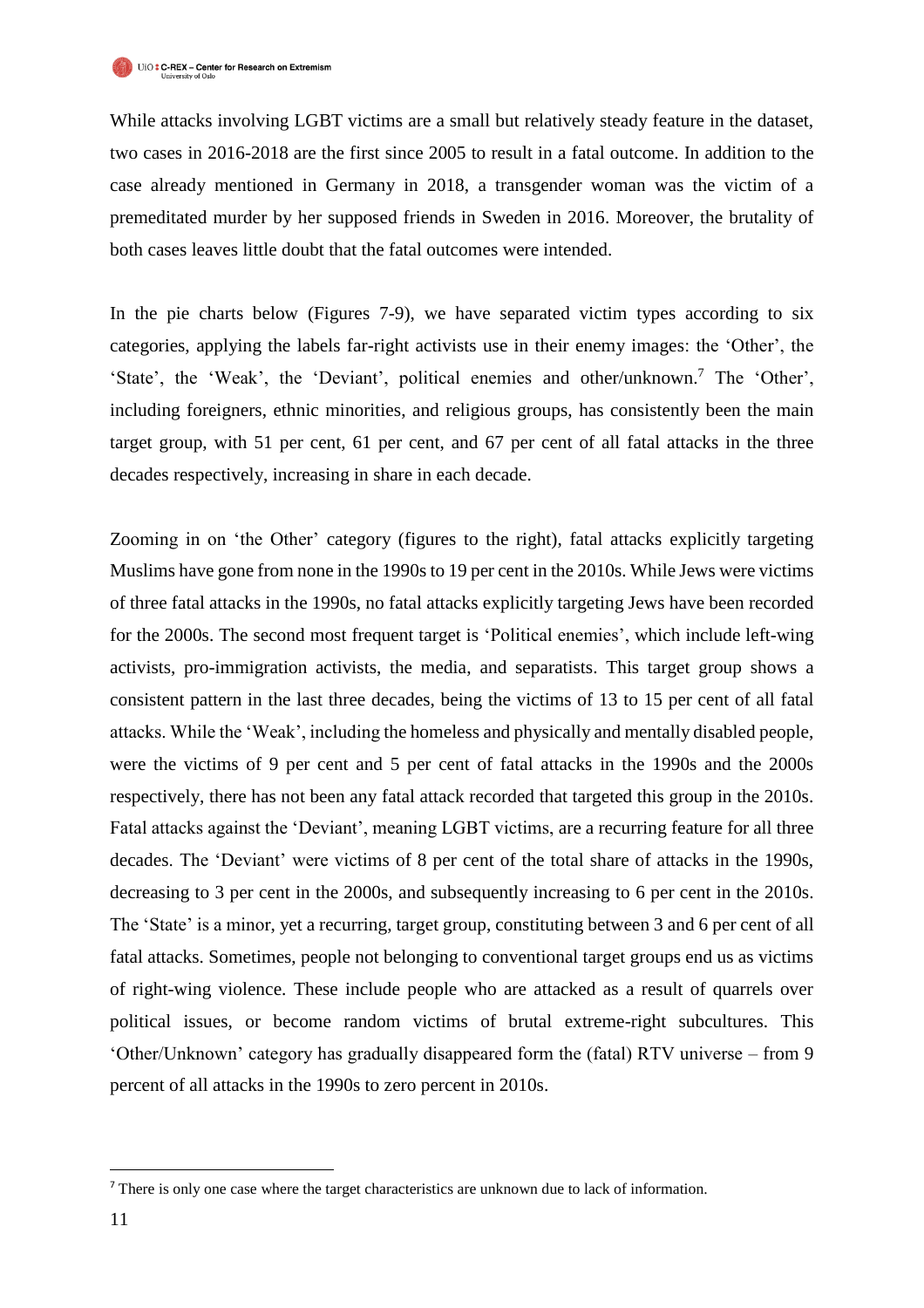





*Figure 8: Target groups, fatal cases, 2000-2009 Target groups within the 'Other', 2000-2009*



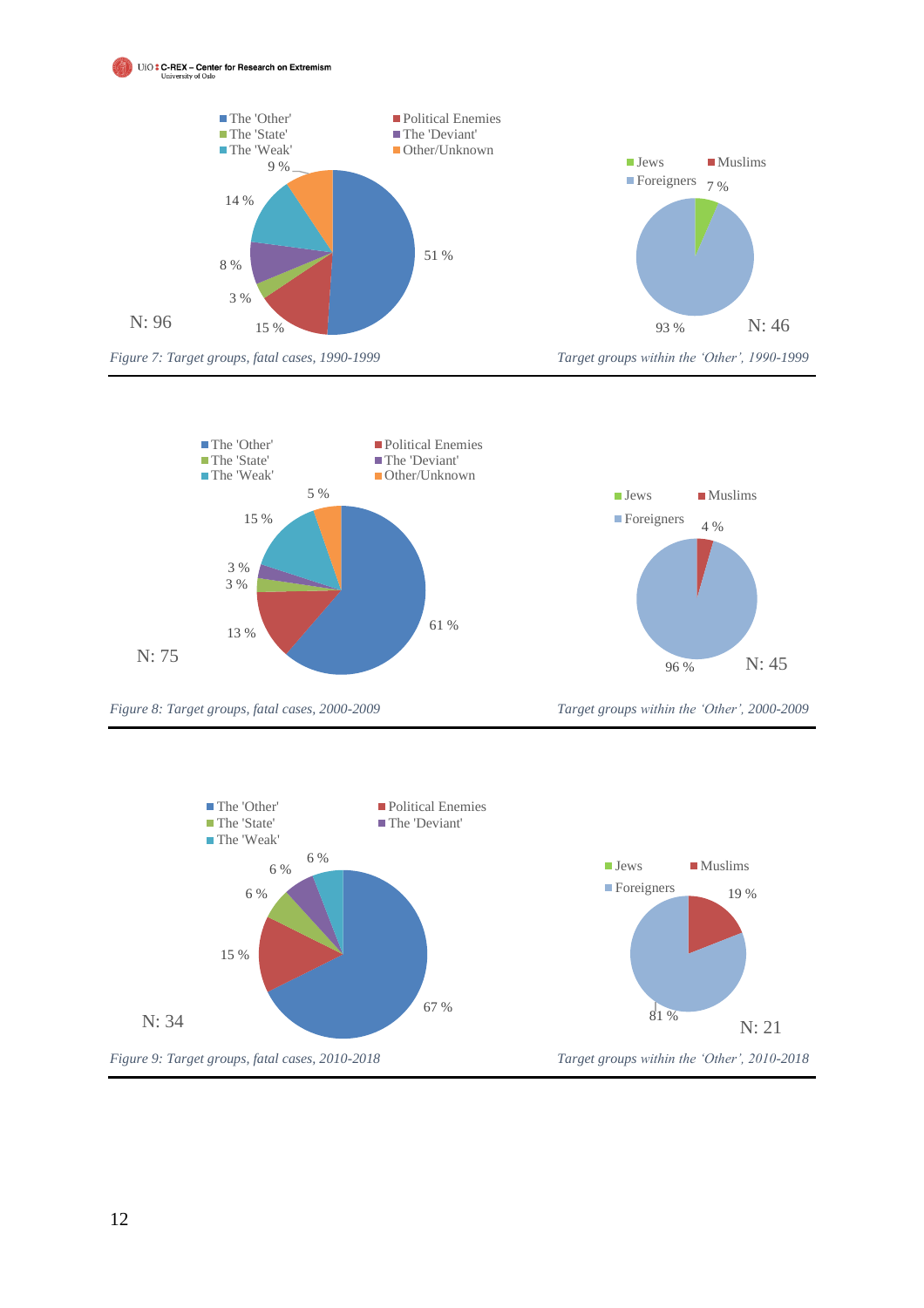# Country reports

The next section comments on a selection of countries with noticeable trends or developments in the last three years.

### *France*

Despite a peak in registered activity overall in 2017 (five cases in one year is the most recorded), France did not appear to have any fatal cases for the period 2016-2018. This is in line with the low number of such events in France historically. The uptick is instead partly due to a number of attack plots that were uncovered. Several plots involving larger numbers (four and up) of conspirators have reportedly been intercepted by French police since the summer of 2017 (two in 2017 and two in 2018; one case is also registered for 2019). The timing and would-be targets in these cases could be taken to suggest that the May 2017 presidential elections served as a triggering event. Three of the five plots had President Macron or government figures among their potential targets, and two of these were intercepted in the fall of 2017.

One should also keep in mind the expanded powers granted to French police by the November 2015 declaration of a state of emergency, and by new anti-terrorism legislation in November 2017. All other things being equal, it stands to reason that these expanded powers will result in more cases of intercepted plots, but it is not currently known whether the newly recorded cases constitute examples of this.

#### *Germany*

Germany continues to have high activity of right-wing violence, with a slight increase in cases with a fatal outcome in the 2010s, numbering five in total (Figure 10). We can mainly attribute the upsurge in cases to a considerable increase in attacks against immigrants/foreigners. Three of the five fatal cases in 2016-2018 targeted this group.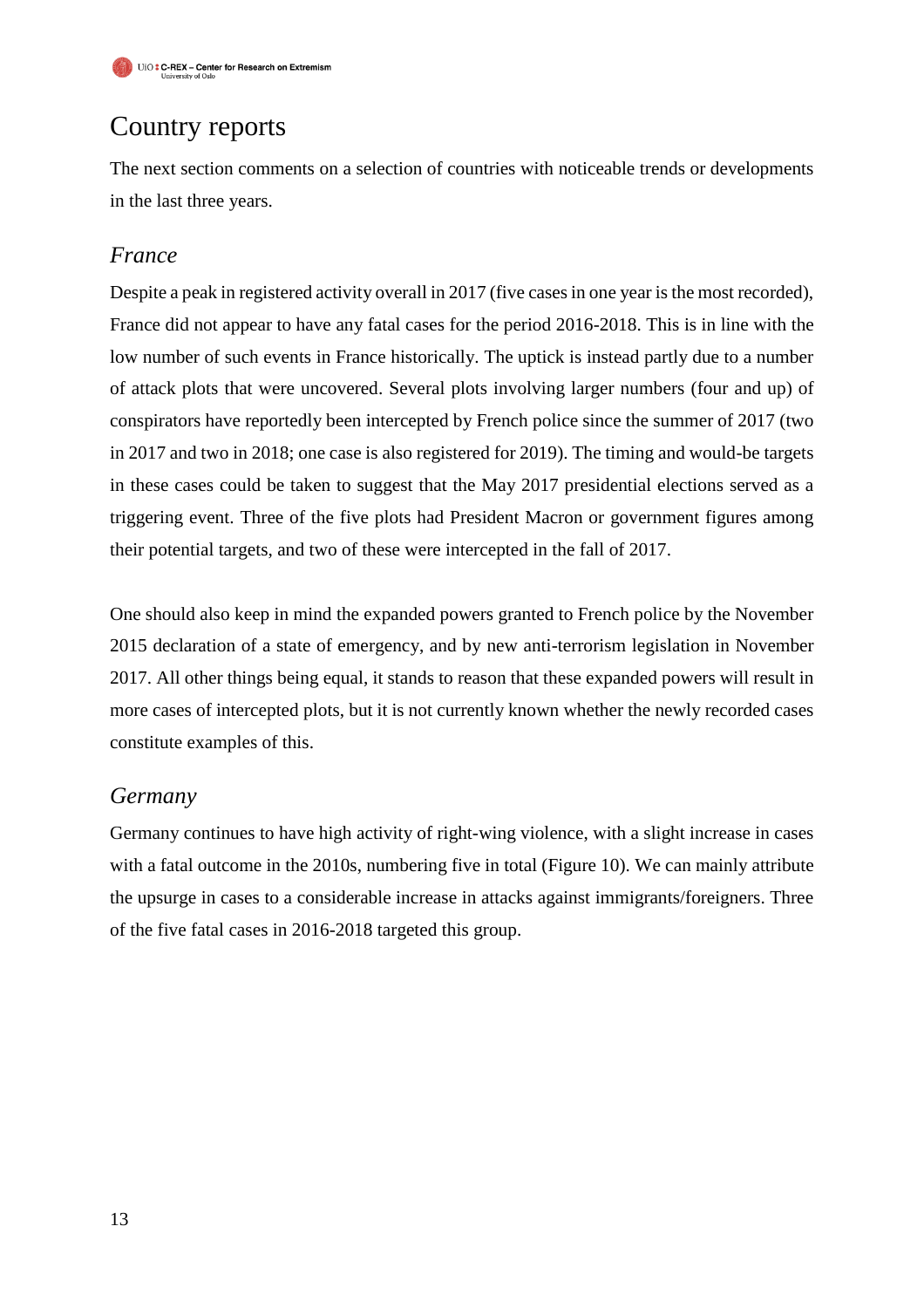



*Figure 10: Number of deadly events in Germany, 2000-2018*

In recent years, several events can be ascribed to the *Reichsbürger* (Reich citizens) movement. They are a loosely organized movement, unified behind a rejection of the legitimacy of the current German state and its laws. While such views are not always associated with far-right ideology per se, a notable number seek a restoration of the German *Reich* as it existed under Adolf Hitler. As such, it is not surprising that police have been among the targets of this group. A notable feature of the movement is a preoccupation with guns, and adherents often possess both legal (e.g. for hunting) and illegal firearms.<sup>8</sup>

#### *Italy*

Most of the Italian cases can be attributed to gangs and groups with no known affiliation, as well as lone actors. Organizations such as *CasaPound* and *Forza Nuova* remain active, however, connected to seven and three attacks respectively, out of a total of 31 attacks. 2018 is notable for the parliamentary election resulting in the Five Star/Lega coalition government, with Lega and its party leader Matteo Salvini in particular putting anti-immigration sentiments front and centre of its rhetoric.

 $\overline{a}$ 

<sup>8</sup> Bundesministerium des Innern, für Bau und Heimat, "Verfassungsschutzbericht 2018", 2019, 49, https://www.verfassungsschutz.de/download/vsbericht-2018.pdf.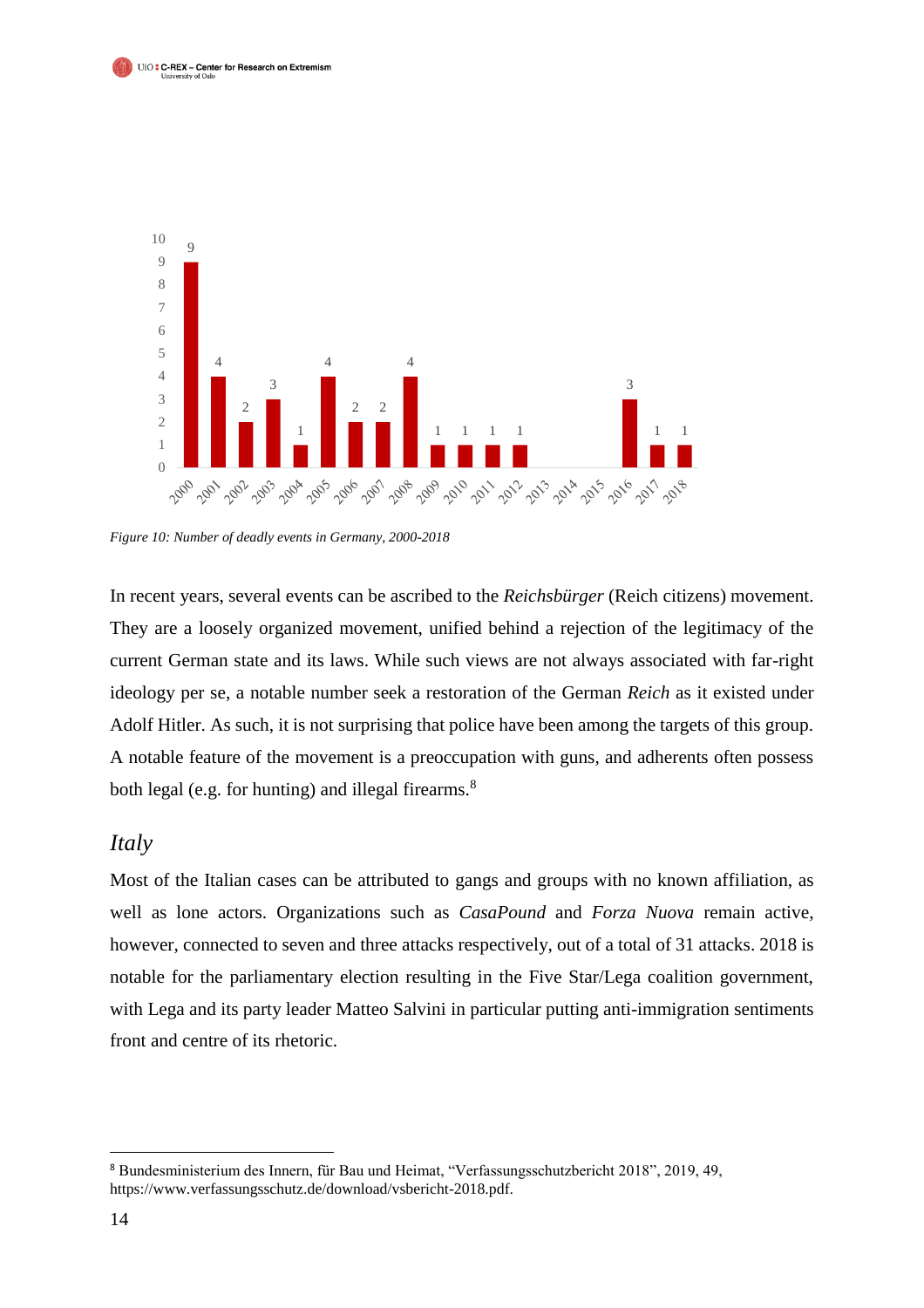In this context, it is interesting to note that, while leftists were once the primary targets of rightwing violence in Italy, attacks against immigrants and foreigners are becoming an increasingly prevalent feature (Figure 11). Italy received record numbers of refugees during the so-called refugee crisis, and a number of attacks against immigrants can be linked to this development. In 2016, all four cases (non-fatal) targeted immigrants, as did five out of the six attacks in 2017. In 2018, the share of attacks against left-wing activists and immigrants evened out slightly, with six attacks against immigrants and four attacks against left-wing activists.



*Figure 11: All incidents for Italy, 2013-2018, targeting immigrants/foreigners (blue), leftists (red)*

#### *Sweden and the Nordic Resistance Movement*

Sweden continues to rank highest of the Nordic countries in terms of RTV activity, with five cases in 2016-2018 (one with a fatal outcome). In 2016, a transgender woman was murdered by affiliates of the Nordic Resistance Movement, a National Socialist organisation with an increasing presence in Sweden in the last few years. <sup>9</sup> The 2016 case also reinforces a tendency in which Sweden is overrepresented on attacks on LGBT persons, both fatal and non-fatal. Out of the 12 fatal attacks targeting LGBT persons registered in the RTV dataset since 1990, five were in Sweden.

j

<sup>9</sup> For more information, see also: Jacob Ravndal, "Transnational Militancy in the Making: A Primer on the Nordic Resistance Movement and Generation Identity", Working Paper (C-REX Working paper series, 2019), 1–42.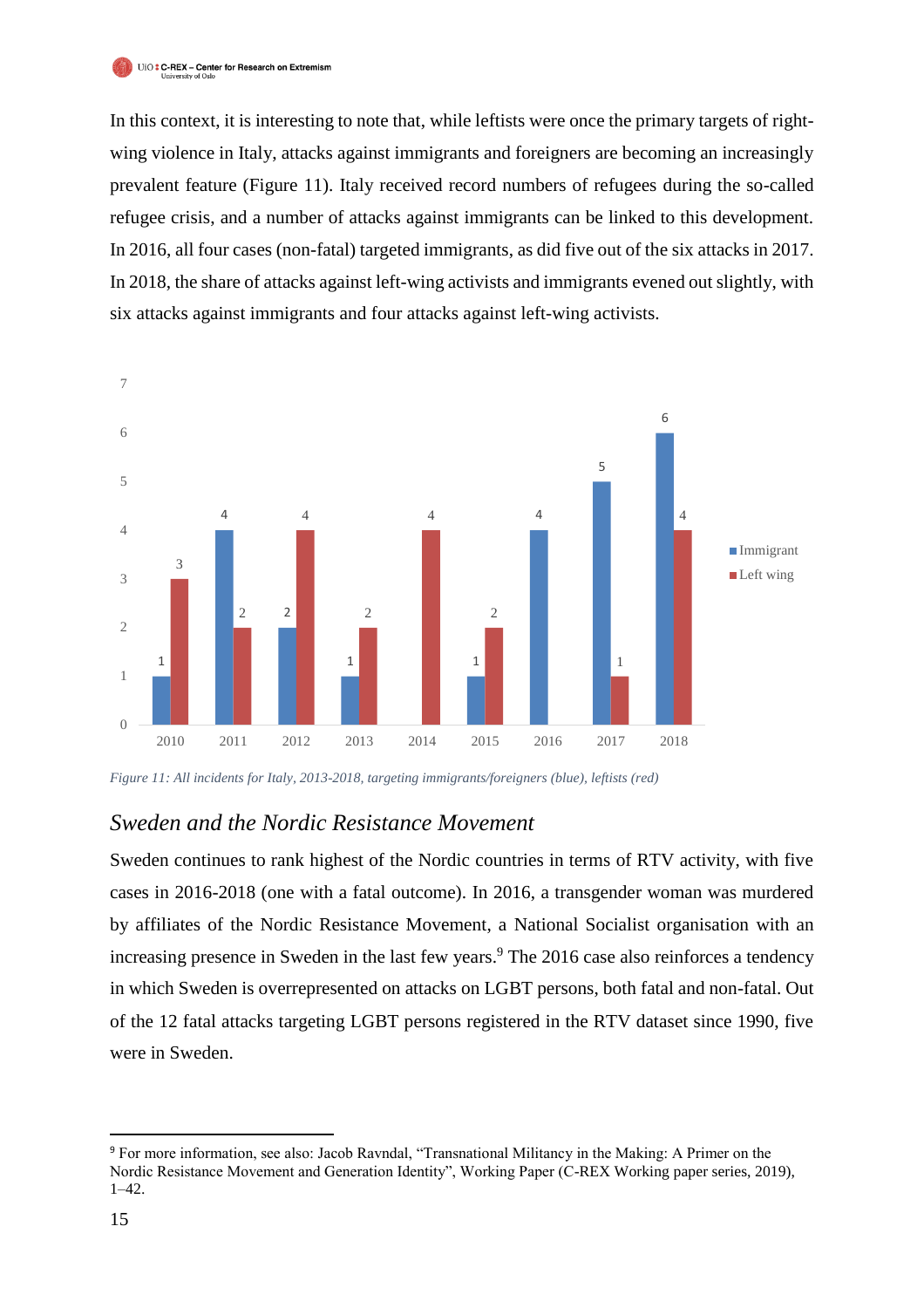In addition to the LGBT case, former affiliates of the Nordic Resistance Movement who had formed an autonomous cell were behind three more RTV cases in the updated version of the dataset. Between November 2016 and January 2017, there were two bombings at refugee accommodation and one at a venue belonging to a left-wing group – all carried out by the same autonomous cell. Additionally, a member of the Finnish branch of the Nordic Resistance Movement was responsible for one case with a fatal outcome in Finland in 2016. The Finnish government banned the organisation as a consequence of this attack, marking the first time a Finnish group had been banned since 1970. The organization is also gaining momentum in Norway, but there have as yet been no cases serious enough to qualify for the dataset, and their activity and violence potential remains significantly higher in Sweden than in the other Nordic countries.

#### *United Kingdom*

With three fatal cases between 2016 and 2018, the United Kingdom ranks second in fatal outcomes after Germany. Two of the fatal cases occurred in 2016, one in 2017 and none in 2018. All victims of the fatal cases were immigrants or related to immigration issues. This is, however, not a novelty for Britain, as 32 of the 34 fatal cases from 1990 to 2018 were immigrant related. As with France, there has been a recent uptick in plots in Britain, reaching an all-time high with five plots in 2017, followed by four plots (and one preparation for armed struggle) in 2018 (Figure 12). This uptick in plots may be related to a more pro-active approach against farright actors by the British police in recent years, and earlier intervention against potential perpetrators (most of the plots in British are quite vague, often without a clear motive).



*Figure 12: Plots and attacks in Britain, 2013-2018*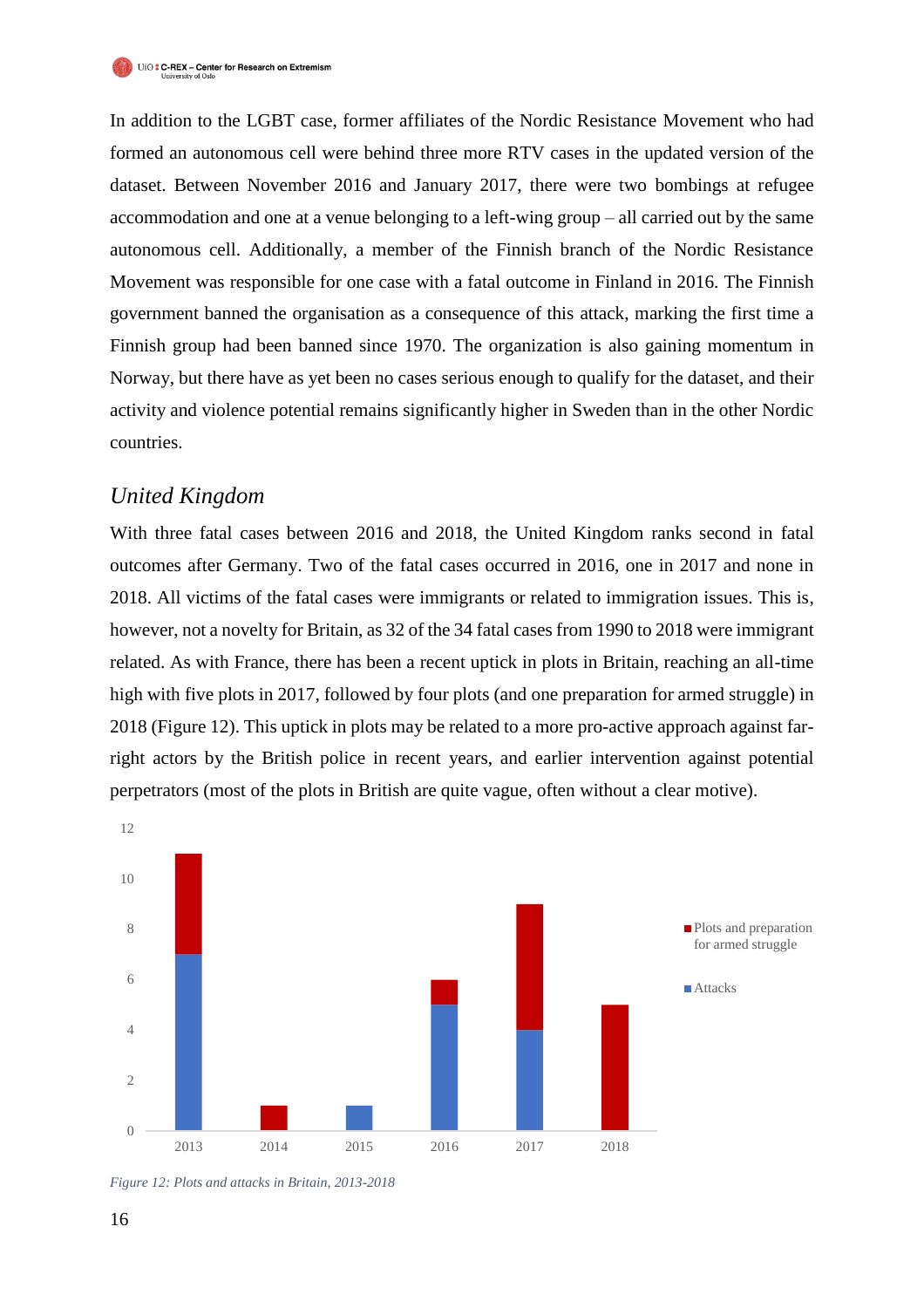# Selected topics

## *Vehicular attacks*

A change within the updated dataset is the introduction of the 'vehicle' category for weapons, in response to a considerable number of attacks employing vehicles. Prior to 2016, only two cases in the RTV dataset involved vehicles as a weapon. Five new cases are coded as vehicle attacks: three in Britain, one in Germany, and one in Sweden. One incident, the Finsbury Park Mosque attack, resulted in a fatal outcome.

Recently, vehicle attacks in Western Europe have been most commonly used by militant Islamists, such as in the 2016 Bastille Day attack in Nice, the Westminster attack in March 2017 and the London Bridge attack in June 2017. Furthermore, immigrants or Muslims were targets in four of the five RTV attacks, indicating that this new approach may be confined to the antiimmigration branch of RTV actors, imitating tactics employed by radical Islamists.

#### *The disappearing skinhead scene*

The violent skinhead sub-culture that gained notoriety in the 1980s and 1990s has since been disappearing. In recent years, organizational affiliations have been mainly tied to violent flanks of radical right parties, or more organized and hierarchical extreme-right organizations such as National Action in Britain and the Nordic Resistance Movement. There are, however, regional disparities, and there are still active skinhead groups in Italy, Greece, Portugal, Spain, and Finland, albeit with a declining presence and no fatal outcomes since 2003.

A recent example of the decline of the skinhead movement can be found in Portugal. In 2017, authorities cracked down on the Portuguese branch of the Hammerskins – a major actor on the far-right scene in the country. As many as 20 members were arrested for activities between 2013 and 2015; three of these cases are included in this dataset. During the arrests, police discovered arms repositories and Nazi propaganda. Subsequently, no RTV activity has been recorded in Portugal.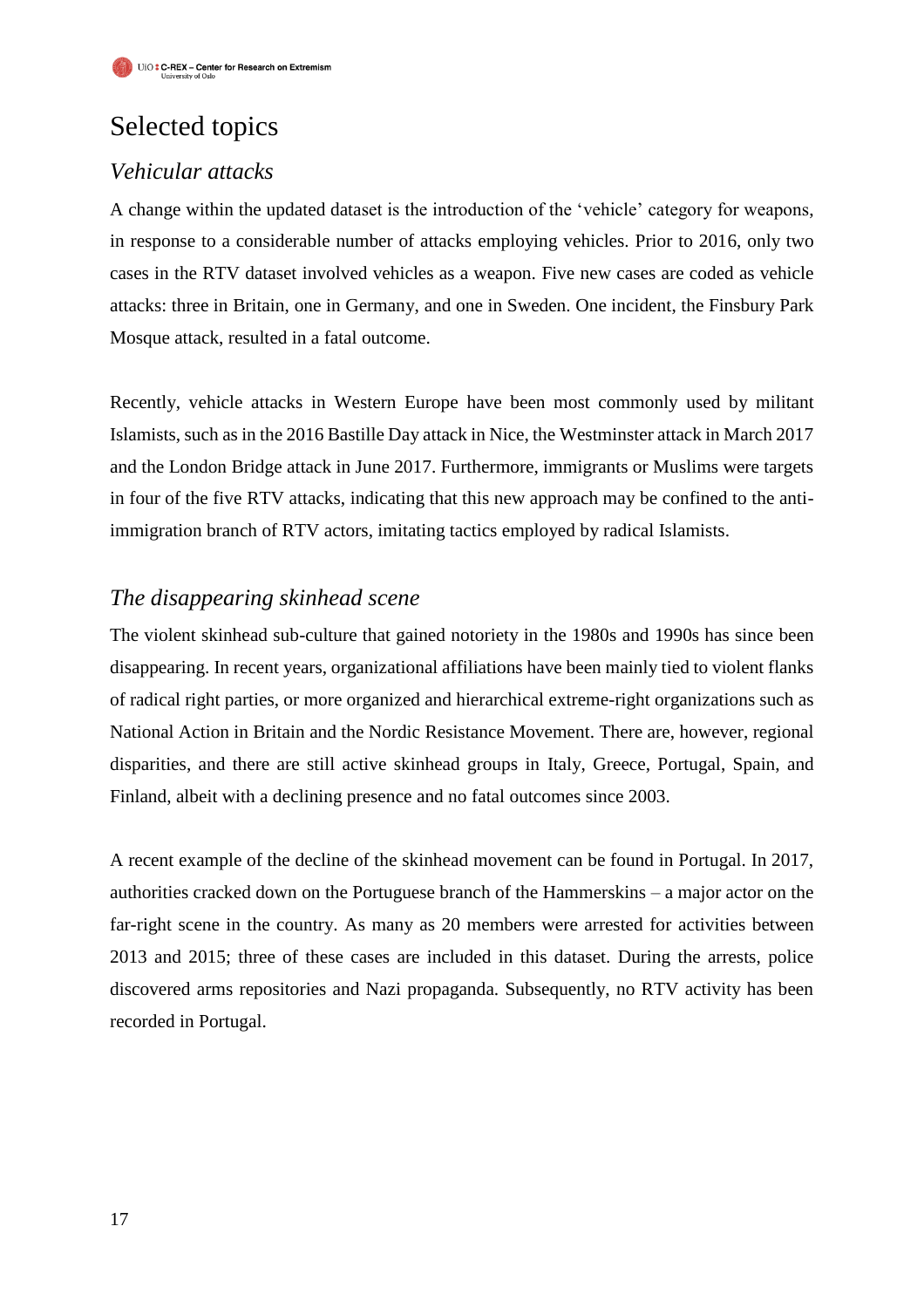## Conclusion

The 2016-2018 period continues several existing trends. First, we see that the countries with the highest level of fatal and non-fatal events from 1990-2015 (Sweden, Germany, the UK, Italy, Greece and Spain) continue to rank high in 2016-2018. Second, despite a surge in fatal incidents in 2016, the general tendency appears to be relatively low levels of activity in relation to the most severe events. Third, unorganized and gang-related violence continue to decrease, while the number of attacks by lone actors are stable, which means they have become the most significant perpetrator type. This holds true even for non-fatal attacks. Violence by organized groups is rare throughout entire period. Fourth, RTV continues to target both 'inner' and 'outer' enemies. In relative terms, but not in absolute numbers, foreigners have become a more common target group. Furthermore, within this broad target group, attacks on Muslims have become more common, while attacks on Jews have become less common.

Finally, although not covered by this trend report, there has been an upsurge of Chan-inspired attacks by lone actors with the ambition of mass killings in 2019. Inspired by the Christchurch shooter in New Zealand, two attacks have been executed in Western Europe – one in Germany and one in Norway. Additionally, a similar plot was intercepted by UK police before it was carried out. It remains to be seen whether this new modus operandi will become an enduring characteristic of the RTV universe in Western Europe, or whether it fades out. In any event, lone actors have become the most common perpetrator type of severe right-wing violence, and, in terms of the likelihood of future attacks, those perpetrated by lone actors is likely to pose the main RTV threat for the nearby future.